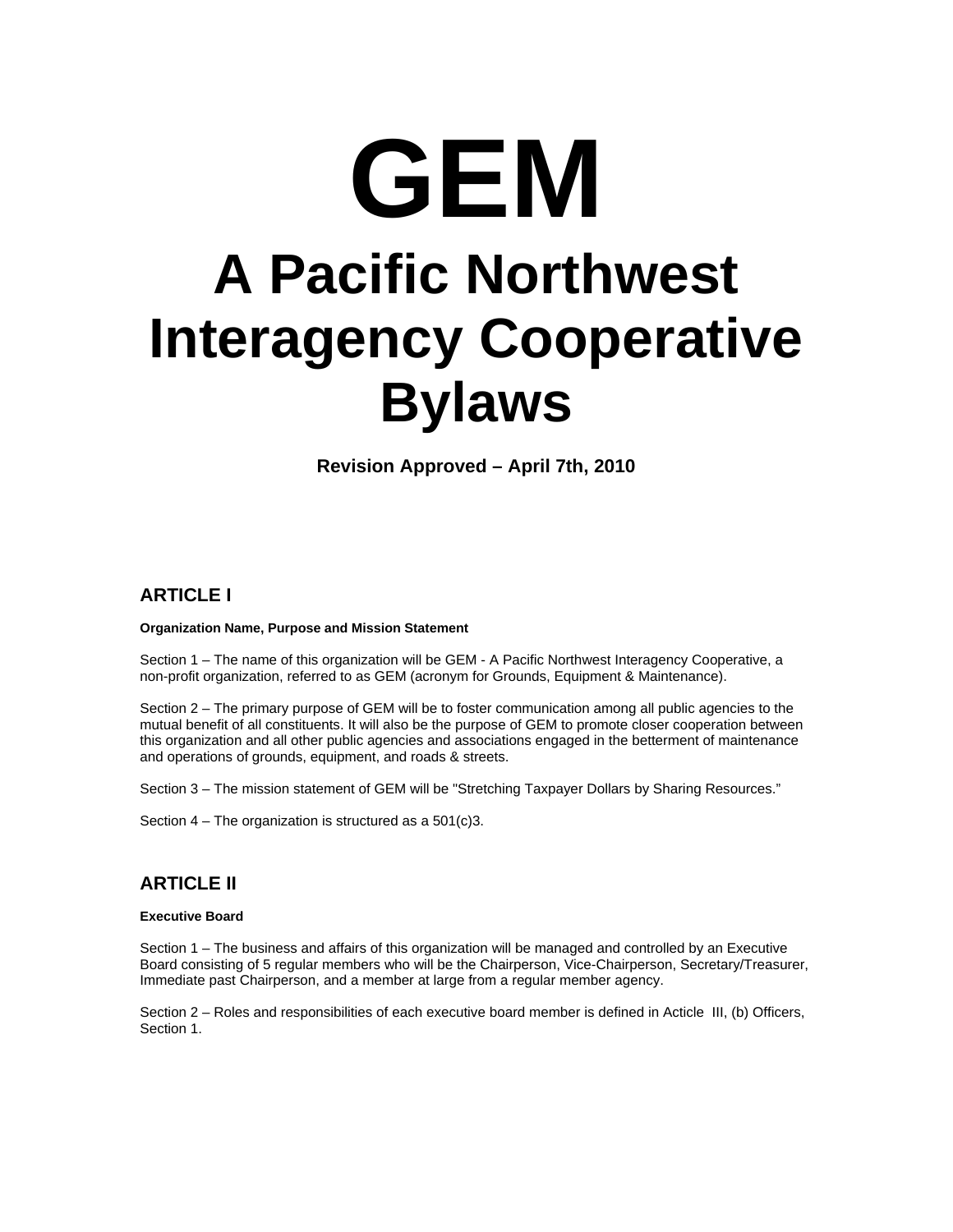# **ARTICLE III**

#### **(a) Elections**

Section 1 – Elected positions are as follows: Chairperson, Vice-Chairperson, Secretary/Treasurer and Executive Board member "at large". Elections will take place at the last general meeting of the calendar year. All positions are for a period of two years, commencing January 1st. An executive board can be extended one additional year by a vote of the regular membership. A one year term extension (bringing the total service of the executive board to 3 years) will still be considered one term. Upon the completion of the three year term, a new executive board will be elected.

Section 2 – No elected member may serve in the same position for consecutive terms. In case of a position being vacated, the Executive Board will appoint a replacement to complete the unexpired term.

Section 3 – Voting – Any regular member agency wishing to vote in an election, may hand their proxy vote to another regular member agency, upon notification to the Secretary/Treasurer. The Secretary/Treasurer will have to approve this arrangement prior to the election taking place. The senior ranking member of the agency being represented at the meeting in which a vote will take place will submit the vote representing the agency. The senior ranking member from each agency will be identified before the vote takes place. Voting can take place on a written ballot with a signature or by verbal after each agency is identified to place their vote. In the event of a tie vote, a revote will take place at the next general meeting.

#### **(b) Officers**

Section  $1 -$  The following officers will be elected from  $\tau$  and by the voting members of the organization:

- A. Chairperson Will conduct, or delegate the responsibility to conduct, all General and Executive Board meetings, appoint committee chairs, make an annual report showing the condition and affairs of the organization, making such recommendations as thought proper and will assume the duties of the Vice-Chairperson in his or her absence.
- B. Vice-Chairperson Will assume all duties of the Chairperson in his or her absence, will chair the Executive Board meetings, and will be an ex-official member of all committees and will supervise the actions of the committees.
- C. Secretary/Treasurer Will keep fair and accurate records of the organization and maintain files of all meeting minutes and other documents or correspondence relating to the organization. Will put a budget together and account for all funds and provide reports as requested. Will arrange for accommodations for all general meetings.
- D. Executive Board member "at large" Will attend all Executive Board meetings as required, and meet the expectations of the Executive Board as described in Article II, Section 1.
- E. The past chairperson will automatically serve on the executive board as part of a newly elected set of officers.

# **ARTICLE IV**

#### **Membership**

Section 1 – Regular Membership - Any public agency can become a regular member with full voting privileges and able to hold office upon submission of dues. Membership dues for the current year will be sent out in May to each agency for payment. Rates for dues are determined by size of the organization that is represented.

Section 2 – Affiliate Membership - Non-voting affiliate memberships will be available to anyone that is interested in the work and objectives of this organization and is approved for membership by the Executive Board.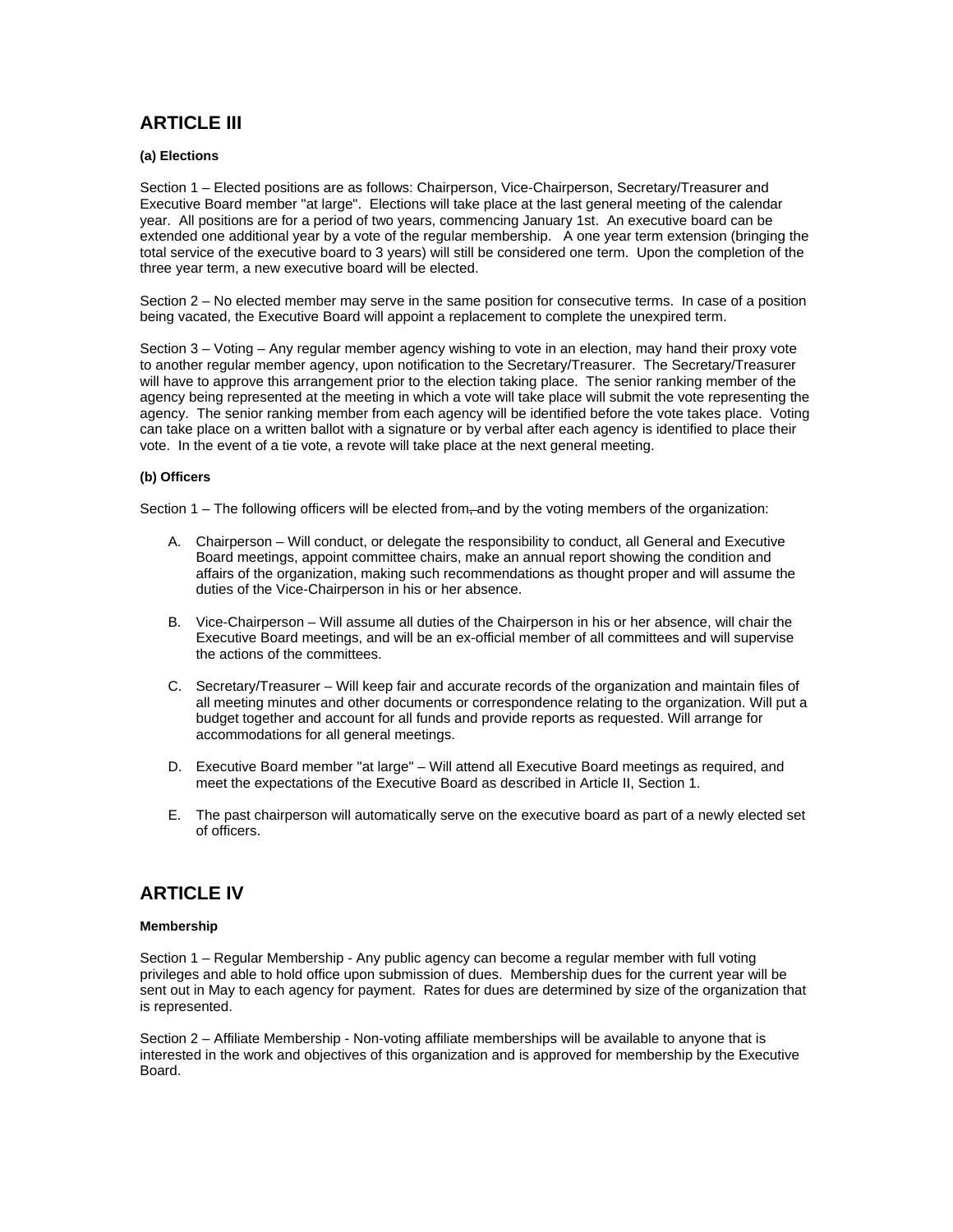Section 3 – All memberships are renewable annually. A regular and affiliate membership period is a calendar year, defined as January  $1<sup>st</sup>$  to December  $31<sup>st</sup>$  annually.

## **ARTICLE V**

#### **Meetings**

Section 1 – There will be at least four (4) general meetings held each year; with other meetings scheduled as deemed necessary. General meetings usually held quarterly in March, June, September and December. In addition, the annual snow ball meeting is generally held in November.

Section 2 – Special meetings may be called by the Chairperson, as deemed necessary, at the request of the membership.

Section 3 – Any acts or business (other than liquidation and special assessments) voted upon and approved by a majority of the regular member agencies present at the meeting will be binding equally upon all regular member agencies.

Section 4 – Committee meetings – The number of committee meetings and the dates and times for these meetings are at the discretion of the committee chairperson(s). See article VI for additional information on committees.

# **ARTICLE VI**

#### **Committees**

Section 1 – There will be as many standing, or other, committees performing such functions as the Executive Board determines are necessary to accomplish the objectives of this organization. The organization should establish, at a minimum, three (3) standing committees of Grounds & Facilities (Parks & Structures), Equipment (Fleet Management and Maintenance) and Maintenance (Right-of-Way related issues). The organization also will establish a safety and compliance committee.

Section 2 – Special projects may be handled through additional committees.

Section 3 – Committee Chairpersons will make verbal reports as required at all general meetings, and attend meetings of the Executive Board as deemed necessary.

## **ARTICLE VII**

#### **Finances**

Section 1 – The financial posture of the organization will be the responsibility of the Executive Board and the amount of the dues, or any necessary assessments, will be determined by that body as demanded by the budget. The executive board will also be responsible for maintaining at a minimum a checking account thru a local credit union.

Section 2 – All dues and/or assessments are due and payable upon receipt of billing by the Secretary/Treasurer. The Executive Board shall prepare a budget and the budget shall be approved by a simple majority of regular member agencies attending the fall general meeting. All checks shall have a cosignature. One by the Chair and one by another executive board officer. Credit union statements will be reconciled by the Secretary/Treasurer who will also be responsible to prepare a treasury report for each general meeting.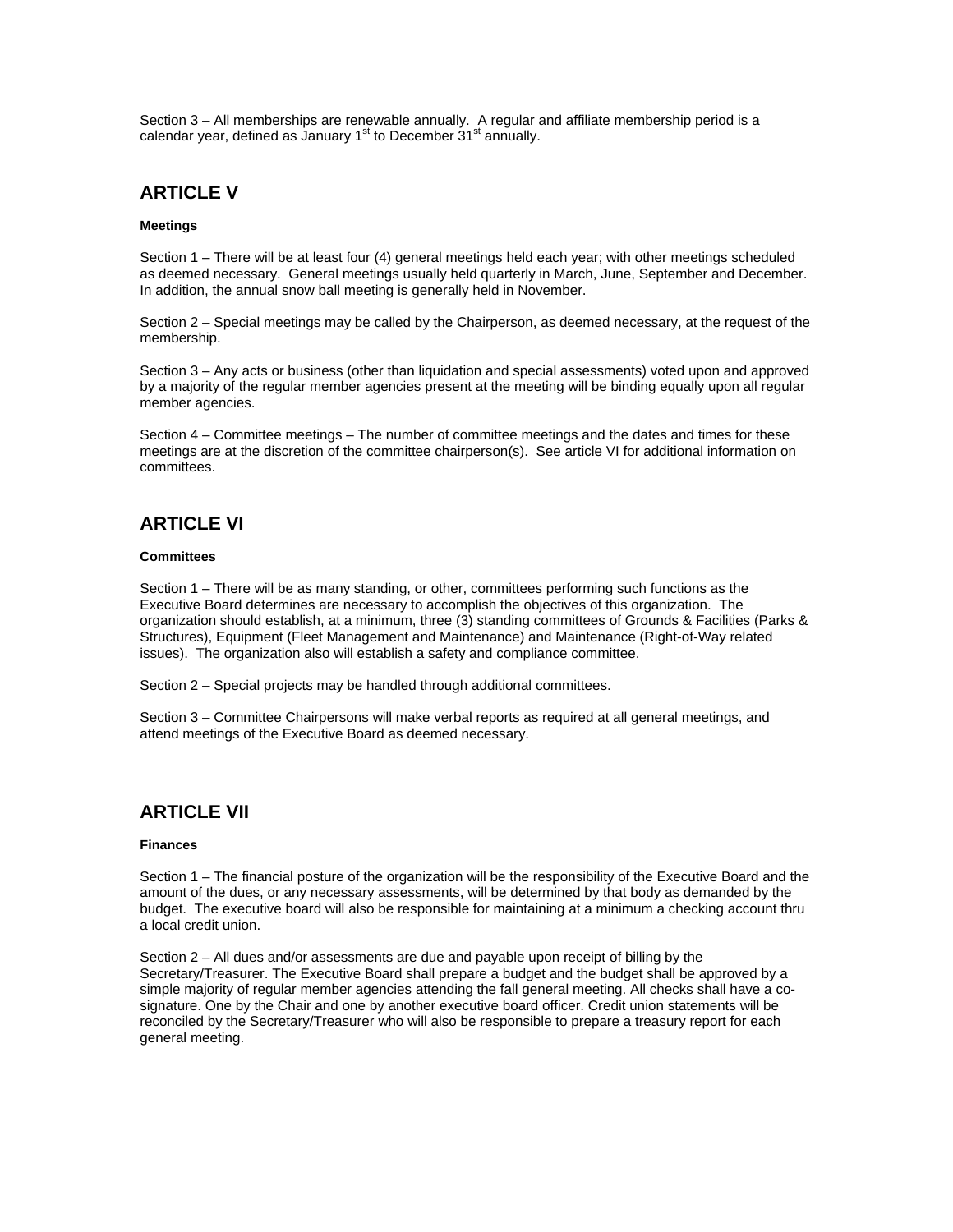Section 3 – Regular membership dues cover one calendar year period; January 1<sup>st</sup> to December 31<sup>st</sup> annually. Any new agency approved for regular membership, prior to July 31 $^{\rm st}$ , will be required to pay full annual dues. New agencies accepted after that date will be required to pay at a rate of one-half of the annual dues.

Section 4 – Necessary assessments and increases in annual dues will require a simple majority vote (50% +1) of the regular member agencies in attendance for approval.

## **ARTICLE VIII**

#### **Website**

Section 1 – The Executive Board will be responsible to operate and maintain an interactive website for its membership.

Section 2 – The website will be at the following web address: [www.gematwork.org.](http://www.gematwork.org/) The website will have a front side in which information will be available to the general public. Only regular membership agencies will have access to the backside of the website, and will be accessed by a granted pass code to each paid regular membership.

Section 3 – The front side of the website will have the following type of information

- Member list and web links to their agencies website homepage.
- Copy of the inter local agreement
- Copy of the current GEM Bylaws
- Sustainability page link with further information within the link
- Job Postings
- Contract Postings
- Link to the Northwest Regional Training Center
- Link to committees within the GEM structure and information pertaining to each
- What New Information
- Calendar of Events
- Equipment for Sale
- Photos from GEM Events
- Video of the GEM Organization
- Articles about the GEM Organization
- Join GEM link
- Contact us link in which the information will be sent to all members of the executive board for response.

Section 4 – The back side of the website will have the following type of information:

- Active blog for interaction between member agencies and its employees.
- The ability to add information for the entire regular membership on the calendar, contracts, job postings and the regulation and compliance section.
- There is a member contact list that supplies member agencies employee emails and phone numbers.
- The ability for regular members to send an "all member" urgent email in times of a quick need or response on an issue or request
- The ability for a member to update their information in the GEM database
- Information from Committee current and archived agendas and meetings.
- Additional items will be added to the website for regular membership as requests are submitted.
- Regular member agencies will have access to all the information on the front side of the website

Section 5 – The executive board reserves the right to allow related businesses to advertise on the website on a fee based basis. Rates and time for each advertisement is at the discretion of the executive board. A rate and time structure for each ad is established and will be the same for any business interested in advertising on the website. GEM executive board reserves the right to approve or disapprove business advertising on the website. Each advertisement will allow for an automatic link to the businesses home page if you click on the advertisement.